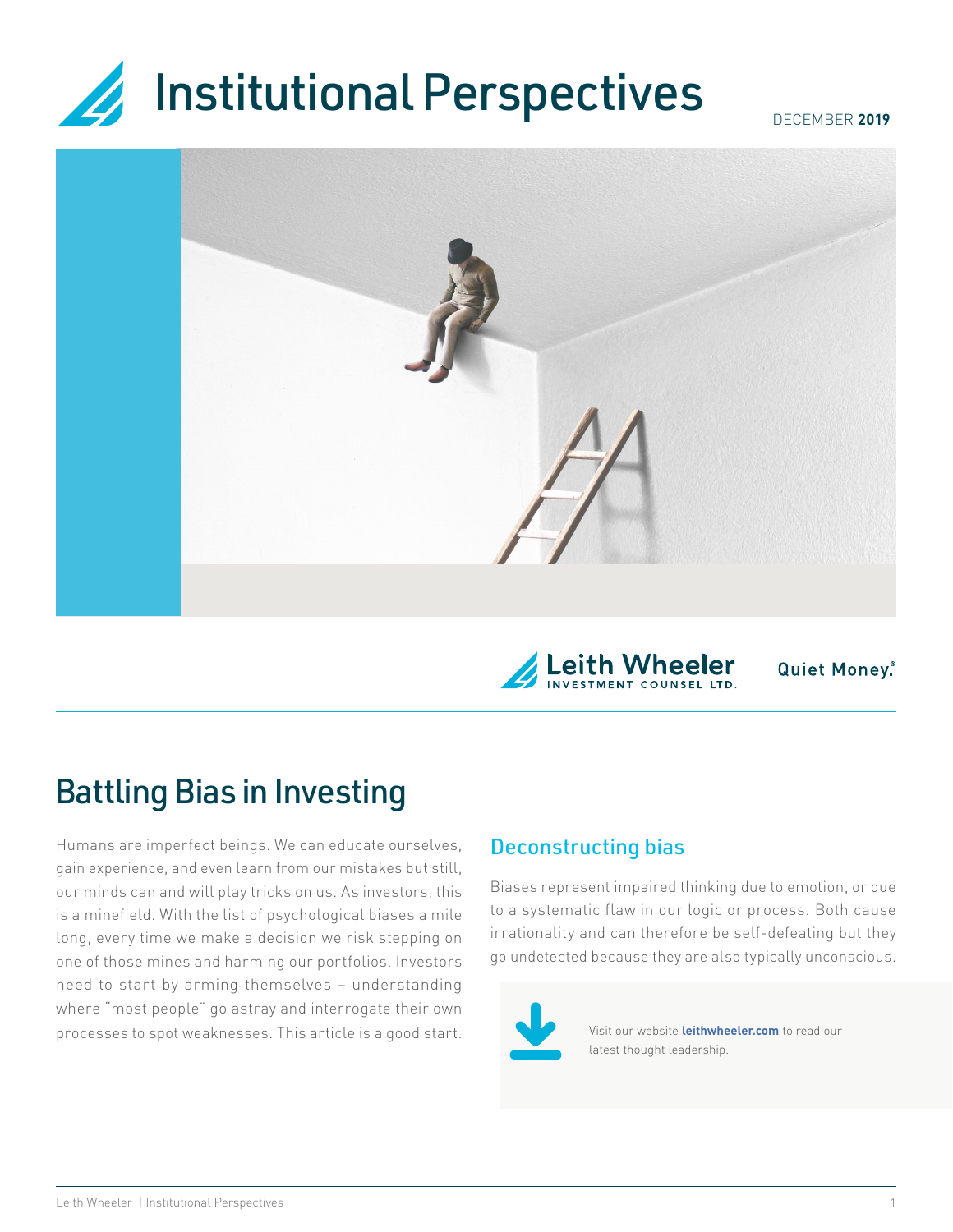At a high level, investment decisions are made in the context of some very powerful factors that simultaneously increase our susceptibility to biases and, worryingly, amplify their impacts. Time limitations, complexity, fear, peer pressure, risk, loss, noise, and uncertainty have been shown to compound the risk of perpetuating biases. How many of these factors impact your typical day investing? I'd wager most or all.

Another annoying problem with unconscious biases is that even if we identify them and educate ourselves about their triggers and impacts, they can persist as a blind spot.

To illustrate, consider the inner rectangle in Figure 1. Which end, left or right, looks darker? The rectangle's right side appears darker but is in fact the *same shade* throughout. Your retinas of course receive the one shade of light, but your brain does some processing before perception. The

larger rectangle "background" is lighter on the right, causing your brain to perceive more illumination on the right side than the left – so for the inner box to be the same shade across, your brain concludes that the inner box must be lighter on the left, darker on the right. Your brain makes it look that way.





It's easy to see the truth if you cover up the larger box. Remove the covering and the illusion returns. This is the interesting point: knowing what is going on doesn't remove

# Bucketing biases

With literally hundreds of documented biases, it is helpful to categorize them into four broad categories, describing our tendency to:



### 1: Filter – when we have too much data.

We are bombarded daily by market and other data. It's impossible to process all of it and in practice, for much of it we shouldn't bother. How good are we at filtering? Are we able to improve it? Often the answers are "poor" and "not much."



### 2: Fill in gaps – when there is too little data.

In many situations, we have insufficient data and we need to "fill in" data (e.g., forecasting or assessing a new company or industry). How good are we at completing the picture? Not great. Do we at least lean on relevant factors? Often not.



#### 3: Take action too quickly.

Our hunter-gatherer survivalist heritage hardwired us with the bias to act quickly (and emotionally), a tendency which, when combined with powerful rationalization tendencies, can cause more harm than good. Taking your time is valuable.



#### 4. Rewrite our memories.

As with the optical illusion above, our brains can "pre-process" the facts to make them fit our beliefs. This means we can *edit memories* rather than merely recall them. This unconscious act can therefore distort decisions.

A few of the most frequent and harmful biases include confirmation bias, representative bias, and anchoring. They are developed on the next page.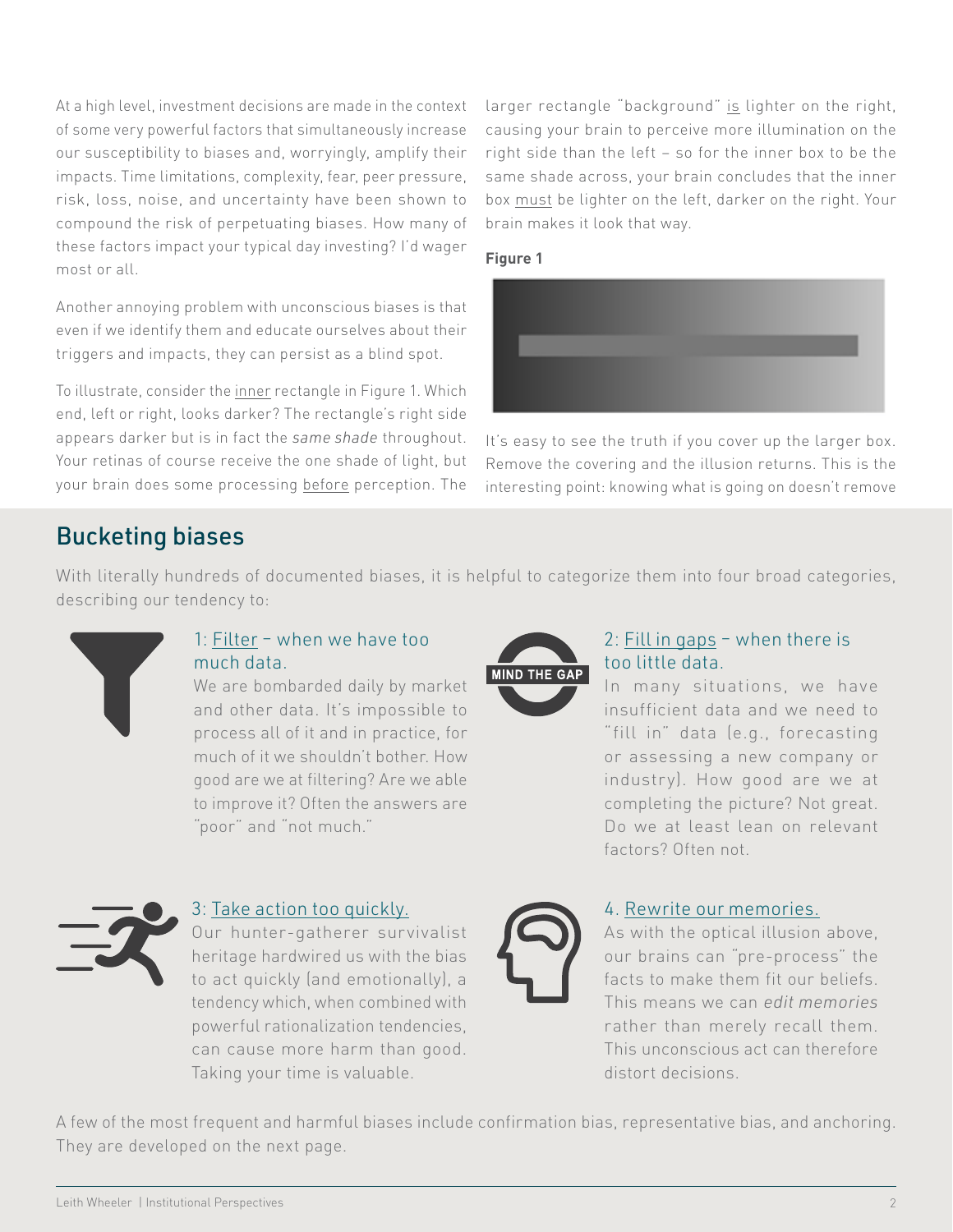the effect; your brain is still tricked after understanding it!

This concept applies similarly to biases: understanding them does not in itself remove the effect. You must go further. You have to create and apply tools or processes to neutralize the effect. You have to remove the rectangle.

*Confirmation bias* is the tendency to seek/accept information that agrees with what we already believe, or conversely to avoid/reject information that challenges our beliefs. Reading media that agrees with your political beliefs and sourcing bearish financial opinions when you expect a recession, are examples.

When we make decisions by asking, "What other information agrees with me?", we eliminate the important (dissenting) perspective. Questioning assumptions is a more productive approach, but in practice it takes more effort and can sometimes be uncomfortable, so we avoid it.

In the investing world, confirmation bias contributes to the endemic issue of overconfidence. When confidence exceeds accuracy, investors are prone to taking on too much risk.

*Representative bias* is the shortcut of using "representative" characteristics when deciding the likelihood of something. For example, if asked if a woman who "is quiet and reads poetry" is more likely to be a librarian than a BMW driver, you'd likely guess librarian because quietness and literature are representative of that profession. However, given the millions of BMWs sold every year and tens of millions on the road today, the chance is in fact far higher that she drives a BMW.

Representative bias plays a large role in "return chasing," the act of basing future return expectations (of a market or manager) on recent performance. Skill generates a higher chance of outperformance, but the reverse ("outperformance reflects skill") is not true even a majority of the time. Manager performance, markets, and styles run in cycles, but many investors still use representativeness as a proxy for likelihood, with predictably poor results.

*Anchoring* is the use of irrelevant data to make decisions, even when it's known to be irrelevant. The worst (and most common) offense is analyzing daily price movements to extract meaning. It is basically useless most of the time, but we can't help but be influenced by it. It anchors us

In the investing world, confirmation bias contributes to the endemic is sue of o v e r c o n f i d e n c e . W h e n confidence exceeds accuracy, investors are prone to taking on too much risk.

invisibly and skews our view. A big drop in share price suggests doom and we may run for the exits; the reverse and we might dive right in (ironically, often the exact wrong trades for that moment).

## Tools to beat bias

To de-bias you can either "change" the decision maker by educating them, or change their environment by altering how, when and what information is presented, and introduce checklists or other framing tools.

At Leith Wheeler, we employ a number of tools to help manage bias. They include collecting independent, blind forecasts from analysts (interest rates, stock targets), appointing devil's advocates, engaging in pre-mortems and what-if scenarios, and soliciting "outside views" from external sources. A few of these tactics are detailed below.

*Pre-mortems* – To perform a pre-mortem, you imagine yourself a few years from now, looking back at your current decision… and it's all gone wrong. Brainstorm: what could have caused this failure? This approach can identify new risk factors, temper your optimism, and better align your confidence levels to your capacities. The biases you are hitting head-on here are overconfidence, group think and narrow thinking.

*Devil's advocate* – You can reduce group think by appointing a formal "detractor" with good knowledge and debating skills to challenge ideas. The advocate might use an "outside view," which is statistical data that shows how these projects typically go. If you have 80% confidence in the outcome but the devil's advocate surfaces raw data showing only 10% are completed as expected, it might help better align confidence and expectations.